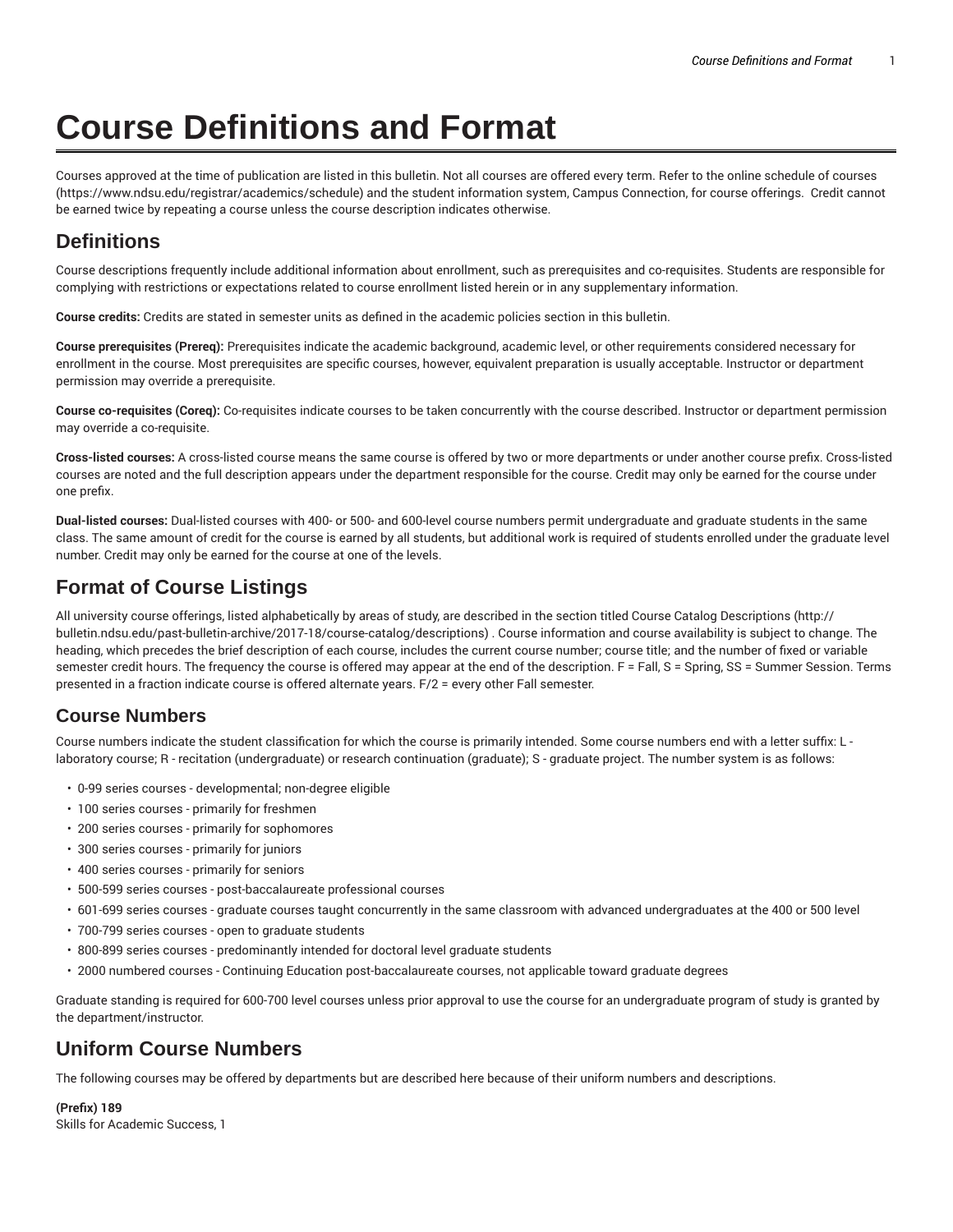This course is designed to ease the transition for new students at NDSU. Students will learn skills and techniques used by successful college students. In addition to introducing the students to campus resources and governance, topics will include study techniques, time management, test taking, note taking, goal setting, wellness, stress management, and career orientation.

# **(Prefix) 191, 291, 391, 491, 590, 690, 790, 890**

Seminar, 1-5

A group of students engaged, under a professor or professors, in research or criticism and in presentation of reports pertaining thereto.

### **(Prefix) 292, 392, 492, 692**

#### Study Abroad, 1-15

Pre-arranged study at accredited foreign institutions or in approved study abroad programs. Prerequisite*:* Sophomore standing and prior approval by major department. Graded 'P' or 'F' (undergraduate) or 'S' or 'U' (graduate).

#### **(Prefix) 193, 293, 393, 493**

#### Undergraduate Research, 1-5

Student research, scholarly project or creative investigation completed under the guidance of a faculty mentor. Directed independent project, collaborative work or ongoing participation in faculty research should culminate in a presentation, article or scholarly project.

#### **(Prefix) 194, 294, 394, 494**

#### Individual Study, 1-5

Individual student work on research or criticism under the supervision of a professor.

# **(Prefix) 196, 296, 396, 496, 595, 695, 795, 895**

#### Field Experience/Practicum, 1-15

Field-oriented supervised learning activities outside the college classroom that include a preplanned assessment of the experience, registration during the term the experience is conducted, and post evaluation with the instructor. Departmental approval.

#### **(Prefix) 297, 397, 497, 897**

#### Cooperative Education, 1-4

Practical application of classroom learning through employment in supervised career-related positions. Students are granted full-time student status by the University regardless of the actual credit hours. Requires departmental approval and Co-op Program application. Graded 'P' or 'F' (undergraduate) or 'S' or 'U' (graduate).

#### **(Prefix) 199, 299, 399, 499 596, 696, 796, 896**

# Special Topics, 1-5 A group study of the known and established literature of a field, or other evidence, for purposes of scholarly development.

# **(Prefix) 179, 279, 379, 479, and 679**

### Study Tour Abroad, 1-6

NDSU faculty directed, part-term experience or field study in a foreign country. Conducted in English for residence credit. Prerequisite*:* Prior approval by the Office of International Programs and major department. May be repeated. Graded 'P' or 'F' (undergraduate) or 'S' or 'U' (graduate).

# **(Prefix) 592**

#### Case Studies, 1-3

Critical review, analysis, and evaluation of selected topics by individual presentations and group discussions. Case study topics are indicated by title on the student's transcript. Graded 'S' or 'U'.

#### **(Prefix) 593, 793, 893**

#### Individual Study/Tutorial, 1-5

Directed study allowing an individual student under faculty supervision to undertake selected, independent work in topics of special interest or a limited experience in research. Requires departmental approval.

# **(Prefix) 594, 794, 894**

#### Internship, 1-8

Course designed to provide practical participation under professional supervision in selected situations to gain experience in the application of concepts, principles, and theories related to the student's area of specialization. Requires approved program and consent of instructor. Graded 'S' or 'U'.

# **(Prefix) 791, 891**

#### Temporary/Trial Topics, 1-5

University-wide course focused on group study involving critical examination and discussion of subject matter selected for proposal as a temporary or trial course.

**(Prefix) 792, 892** Student Teaching, 1-6